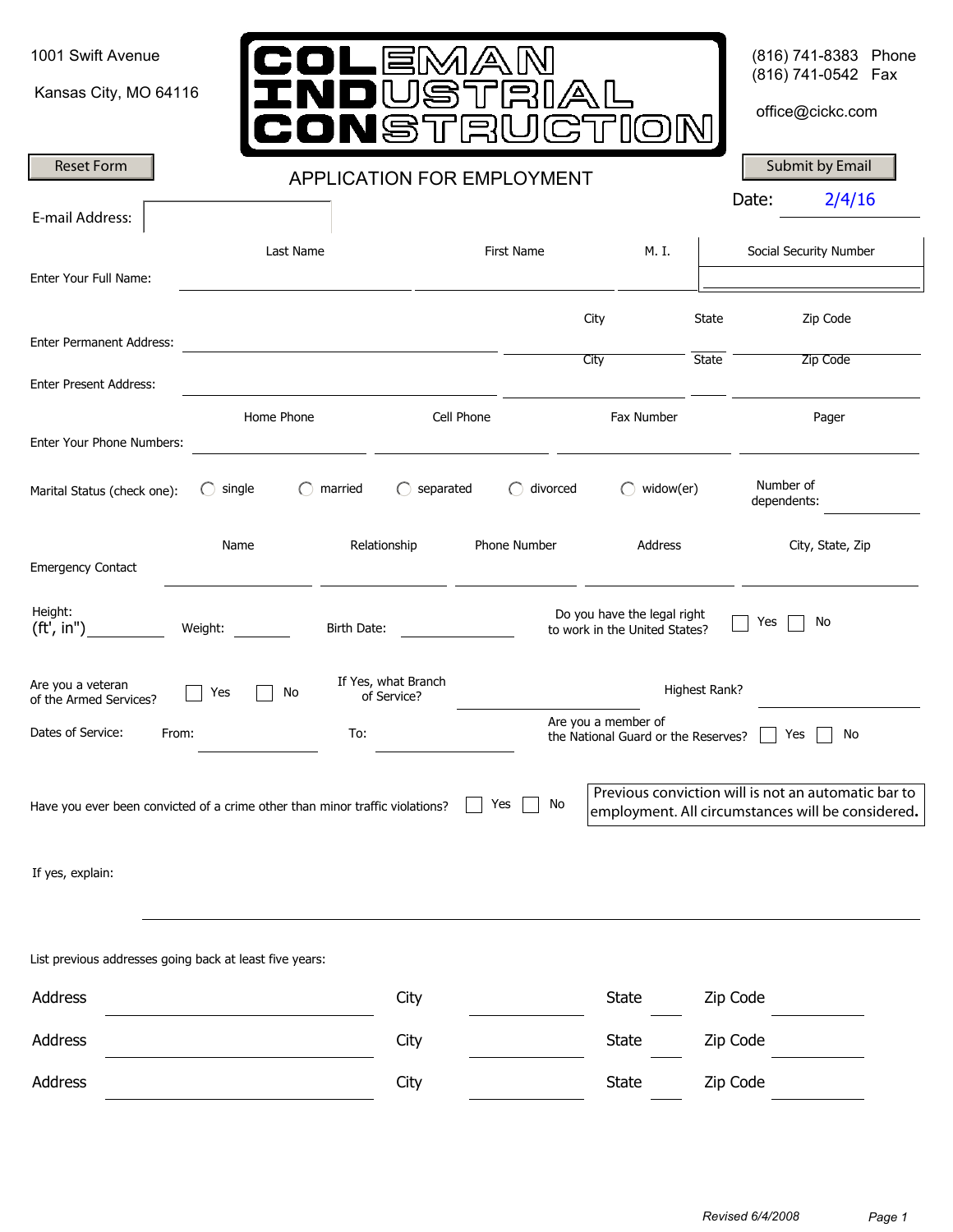|                                                                                                                                                                                                                                                                                                                                                                                                                                            | <b>EMPLOYMENT GOALS AND HISTORY</b> |                                                                                                                                                                                                                                                                                                                               |  |
|--------------------------------------------------------------------------------------------------------------------------------------------------------------------------------------------------------------------------------------------------------------------------------------------------------------------------------------------------------------------------------------------------------------------------------------------|-------------------------------------|-------------------------------------------------------------------------------------------------------------------------------------------------------------------------------------------------------------------------------------------------------------------------------------------------------------------------------|--|
| Have you ever worked for Coleman Industrial Construction before?                                                                                                                                                                                                                                                                                                                                                                           | Yes<br>No                           | If Yes, indicate the following:                                                                                                                                                                                                                                                                                               |  |
| Date Employed:                                                                                                                                                                                                                                                                                                                                                                                                                             | Project Name:                       | Position Held:                                                                                                                                                                                                                                                                                                                |  |
| No<br>Yes<br>Have you ever been Bonded?                                                                                                                                                                                                                                                                                                                                                                                                    | Name of Bonding Company?            |                                                                                                                                                                                                                                                                                                                               |  |
| What position are you applying for?                                                                                                                                                                                                                                                                                                                                                                                                        |                                     |                                                                                                                                                                                                                                                                                                                               |  |
| Project Name:<br><b>Expected Salary:</b>                                                                                                                                                                                                                                                                                                                                                                                                   |                                     | Date you are available<br>to start:                                                                                                                                                                                                                                                                                           |  |
| mailing address, street number, city, state, and zip.                                                                                                                                                                                                                                                                                                                                                                                      |                                     | All Driver applicants to drive in interstate commerce must provide the following information on all employers during the proceeding 3 years. List complete<br>Applicants to drive a commercial vehicle* in intrastate or interstate commerce shall also provide an additional 7 years information on those employers for whom |  |
| the applicant operated such a vehicle.<br>*Includes vehicles having a GVWR of 26,001 lbs. or more, vehicles designed to transport 16 or more passengers (including the driver), or any size vehicle used<br>to transport hazardous materials in quantity requiring placarding.<br>The Federal Motor Carrier Safety Regulations (FMCSRs) apply to anyone operating a motor vehicle on a highway interstate commerce to transport passengers |                                     |                                                                                                                                                                                                                                                                                                                               |  |
| or property when the vehicle is 1) weighs or has a GVWR of 10,001 pounds or more, 2) is designed or used to transport more than 8 passengers (including<br>the driver), OR 3) is of any size and is used to transport hazardous materials in quantity requiring placarding.                                                                                                                                                                |                                     |                                                                                                                                                                                                                                                                                                                               |  |
| NAME:                                                                                                                                                                                                                                                                                                                                                                                                                                      |                                     | TO:<br>FROM:                                                                                                                                                                                                                                                                                                                  |  |
| ADDRESS:                                                                                                                                                                                                                                                                                                                                                                                                                                   |                                     | POSITION HELD:                                                                                                                                                                                                                                                                                                                |  |
| CITY:                                                                                                                                                                                                                                                                                                                                                                                                                                      | STATE:<br>ZIP:                      | SALARY/WAGE: \$                                                                                                                                                                                                                                                                                                               |  |
| <b>CONTACT PERSON:</b>                                                                                                                                                                                                                                                                                                                                                                                                                     |                                     | PHONE NUMBER:                                                                                                                                                                                                                                                                                                                 |  |
| <b>REASON FOR LEAVING:</b>                                                                                                                                                                                                                                                                                                                                                                                                                 |                                     |                                                                                                                                                                                                                                                                                                                               |  |
| WERE YOU SUBJECT TO THE FMCSRs WHILE EMPLOYED?                                                                                                                                                                                                                                                                                                                                                                                             | No<br>Yes                           |                                                                                                                                                                                                                                                                                                                               |  |
| lwas your job designated as a safety-sensitive function in any dot-regulated<br>MODE SUBJECT TO THE DRUG AND ALCOHOL TESTING REQUIREMENTS OF CFR PART 40?                                                                                                                                                                                                                                                                                  |                                     | No<br>Yes                                                                                                                                                                                                                                                                                                                     |  |
| NAME:                                                                                                                                                                                                                                                                                                                                                                                                                                      |                                     | FROM:<br>TO:                                                                                                                                                                                                                                                                                                                  |  |
| ADDRESS:                                                                                                                                                                                                                                                                                                                                                                                                                                   |                                     | POSITION HELD:                                                                                                                                                                                                                                                                                                                |  |
| CITY:                                                                                                                                                                                                                                                                                                                                                                                                                                      | ZIP:<br>STATE:                      | SALARY/WAGE:<br>\$                                                                                                                                                                                                                                                                                                            |  |
| <b>CONTACT PERSON:</b>                                                                                                                                                                                                                                                                                                                                                                                                                     |                                     | PHONE NUMBER:                                                                                                                                                                                                                                                                                                                 |  |
| <b>REASON FOR LEAVING:</b>                                                                                                                                                                                                                                                                                                                                                                                                                 |                                     |                                                                                                                                                                                                                                                                                                                               |  |
| WERE YOU SUBJECT TO THE FMCSRs WHILE EMPLOYED?                                                                                                                                                                                                                                                                                                                                                                                             | No<br>Yes                           |                                                                                                                                                                                                                                                                                                                               |  |

| WAS YOUR JOB DESIGNATED AS A SAFETY-SENSITIVE FUNCTION IN ANY DOT-REGULATED. |  |
|------------------------------------------------------------------------------|--|
| MODE SUBJECT TO THE DRUG AND ALCOHOL TESTING REOUIREMENTS OF CFR PART 40?    |  |

 $\Box$  Yes  $\Box$  No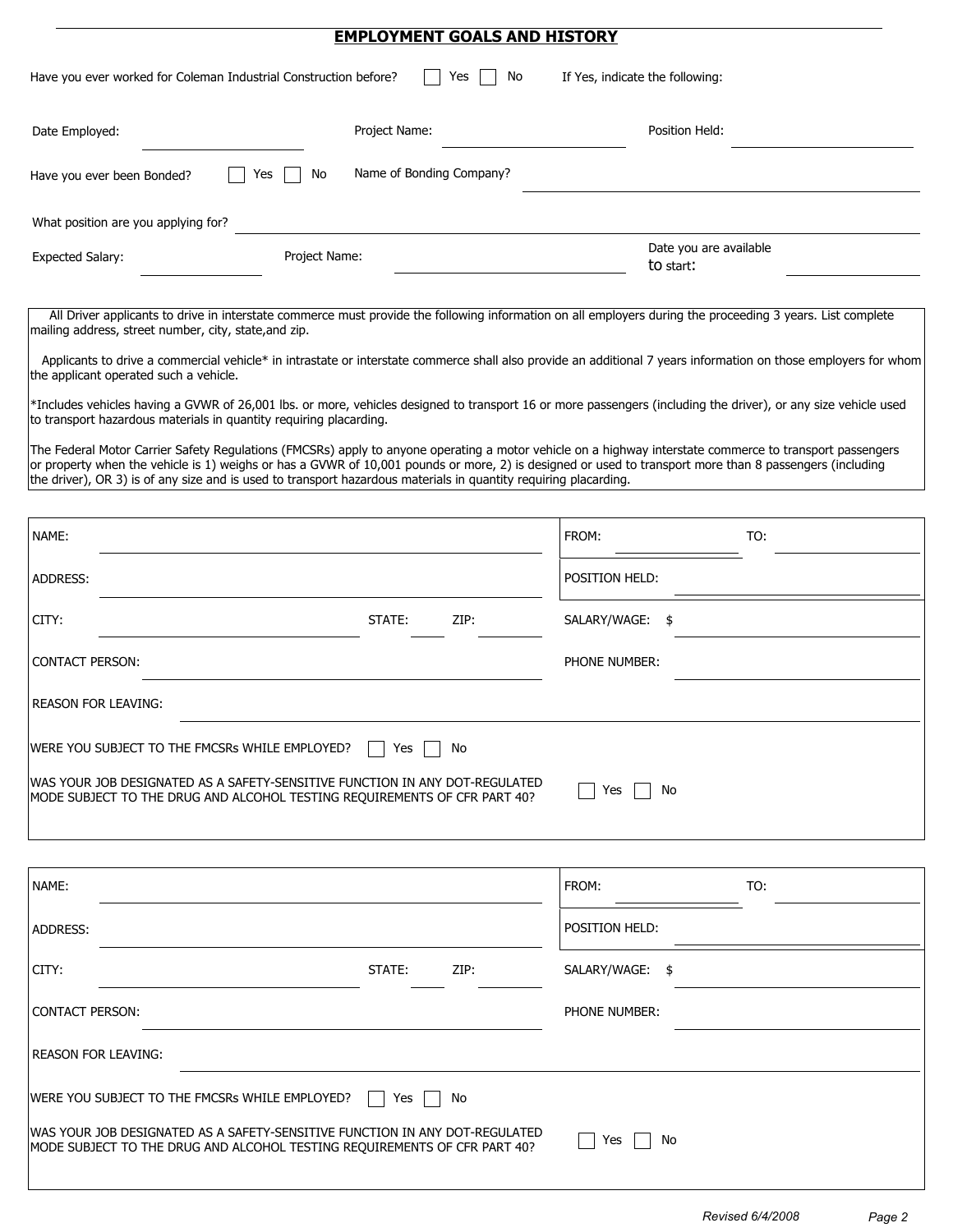| NAME:                                                                                                                                                    |        |      | FROM:              | TO: |
|----------------------------------------------------------------------------------------------------------------------------------------------------------|--------|------|--------------------|-----|
| ADDRESS:                                                                                                                                                 |        |      | POSITION HELD:     |     |
| CITY:                                                                                                                                                    | STATE: | ZIP: | SALARY/WAGE:<br>\$ |     |
| <b>CONTACT PERSON:</b>                                                                                                                                   |        |      | PHONE NUMBER:      |     |
| <b>REASON FOR LEAVING:</b>                                                                                                                               |        |      |                    |     |
| WERE YOU SUBJECT TO THE FMCSRs WHILE EMPLOYED?                                                                                                           | Yes    | No   |                    |     |
| WAS YOUR JOB DESIGNATED AS A SAFETY-SENSITIVE FUNCTION IN ANY DOT-REGULATED<br>MODE SUBJECT TO THE DRUG AND ALCOHOL TESTING REQUIREMENTS OF CFR PART 40? |        |      | Yes<br>No          |     |
| NAME:                                                                                                                                                    |        |      | FROM:              | TO: |
| ADDRESS:                                                                                                                                                 |        |      | POSITION HELD:     |     |
| CITY:                                                                                                                                                    | STATE: | ZIP: | SALARY/WAGE: \$    |     |
| <b>CONTACT PERSON:</b>                                                                                                                                   |        |      | PHONE NUMBER:      |     |
| <b>REASON FOR LEAVING:</b>                                                                                                                               |        |      |                    |     |
| WERE YOU SUBJECT TO THE FMCSRs WHILE EMPLOYED?                                                                                                           | Yes    | No   |                    |     |
| WAS YOUR JOB DESIGNATED AS A SAFETY-SENSITIVE FUNCTION IN ANY DOT-REGULATED<br>MODE SUBJECT TO THE DRUG AND ALCOHOL TESTING REQUIREMENTS OF CFR PART 40? |        |      | Yes<br>No          |     |
| NAME:                                                                                                                                                    |        |      | FROM:              | TO: |
| ADDRESS:                                                                                                                                                 |        |      | POSITION HELD:     |     |
| CITY:                                                                                                                                                    | STATE: | ZIP: | SALARY/WAGE:<br>\$ |     |
| <b>CONTACT PERSON:</b>                                                                                                                                   |        |      | PHONE NUMBER:      |     |
| <b>REASON FOR LEAVING:</b>                                                                                                                               |        |      |                    |     |
| WERE YOU SUBJECT TO THE FMCSRs WHILE EMPLOYED?                                                                                                           | Yes    | No   |                    |     |
| WAS YOUR JOB DESIGNATED AS A SAFETY-SENSITIVE FUNCTION IN ANY DOT-REGULATED<br>MODE SUBJECT TO THE DRUG AND ALCOHOL TESTING REQUIREMENTS OF CFR PART 40? |        |      | Yes<br>No          |     |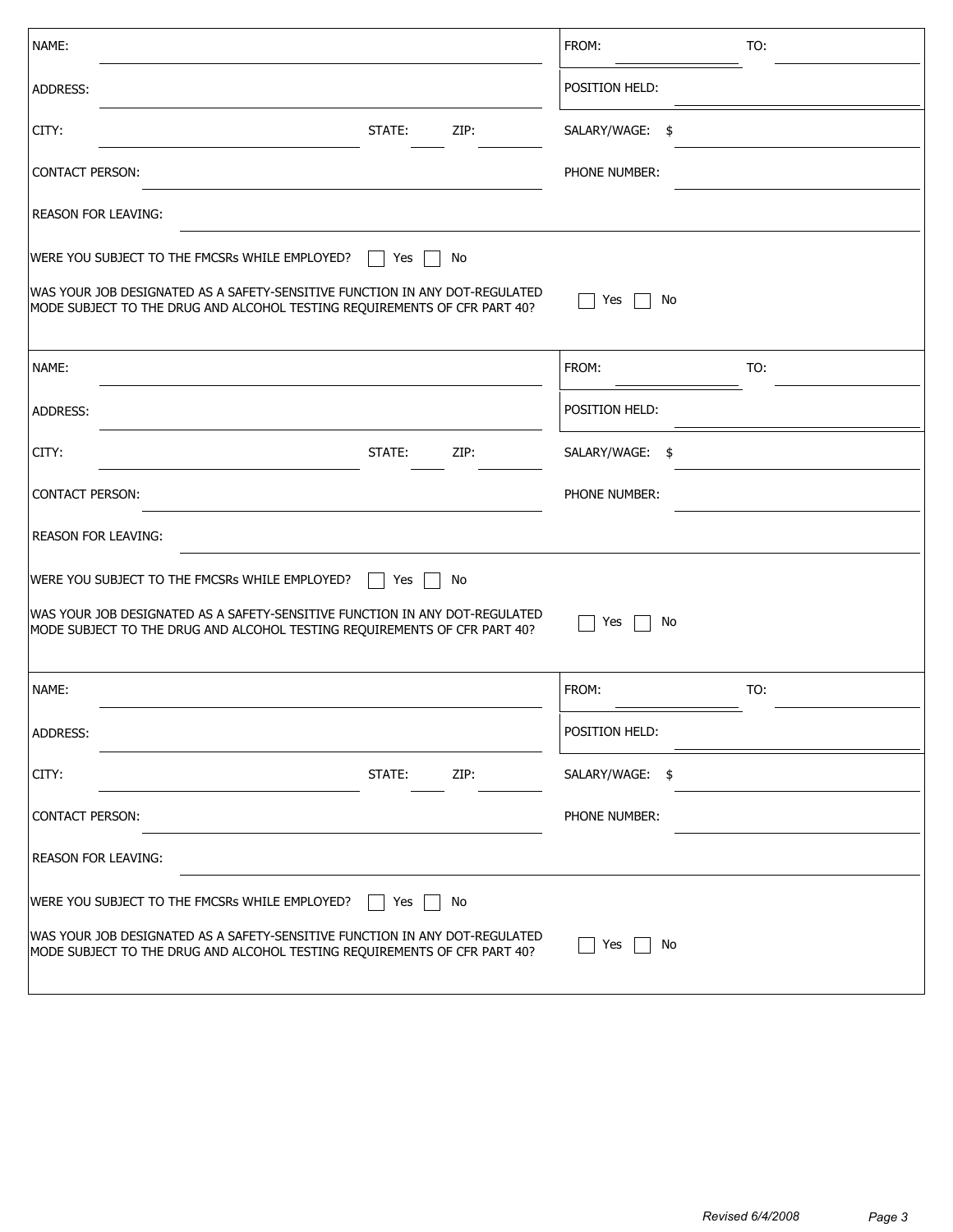| NAME:                                                                                                                                                    |        |      | FROM:           | TO:  |  |
|----------------------------------------------------------------------------------------------------------------------------------------------------------|--------|------|-----------------|------|--|
| ADDRESS:                                                                                                                                                 |        |      | POSITION HELD:  |      |  |
| CITY:                                                                                                                                                    | STATE: | ZIP: | SALARY/WAGE:    | - \$ |  |
| <b>CONTACT PERSON:</b>                                                                                                                                   |        |      | PHONE NUMBER:   |      |  |
| <b>REASON FOR LEAVING:</b>                                                                                                                               |        |      |                 |      |  |
| WERE YOU SUBJECT TO THE FMCSRs WHILE EMPLOYED?                                                                                                           | Yes    | No   |                 |      |  |
| WAS YOUR JOB DESIGNATED AS A SAFETY-SENSITIVE FUNCTION IN ANY DOT-REGULATED<br>MODE SUBJECT TO THE DRUG AND ALCOHOL TESTING REQUIREMENTS OF CFR PART 40? |        |      | Yes             | No   |  |
| NAME:                                                                                                                                                    |        |      | FROM:           | TO:  |  |
| ADDRESS:                                                                                                                                                 |        |      | POSITION HELD:  |      |  |
| CITY:                                                                                                                                                    | STATE: | ZIP: | SALARY/WAGE:    | - \$ |  |
| <b>CONTACT PERSON:</b>                                                                                                                                   |        |      | PHONE NUMBER:   |      |  |
| <b>REASON FOR LEAVING:</b>                                                                                                                               |        |      |                 |      |  |
| WERE YOU SUBJECT TO THE FMCSRs WHILE EMPLOYED?                                                                                                           | Yes    | No   |                 |      |  |
| WAS YOUR JOB DESIGNATED AS A SAFETY-SENSITIVE FUNCTION IN ANY DOT-REGULATED<br>MODE SUBJECT TO THE DRUG AND ALCOHOL TESTING REQUIREMENTS OF CFR PART 40? |        |      | Yes             | No   |  |
| NAME:                                                                                                                                                    |        |      | FROM:           | TO:  |  |
| ADDRESS:                                                                                                                                                 |        |      | POSITION HELD:  |      |  |
| CITY:                                                                                                                                                    | STATE: | ZIP: | SALARY/WAGE: \$ |      |  |
| <b>CONTACT PERSON:</b>                                                                                                                                   |        |      | PHONE NUMBER:   |      |  |
| <b>REASON FOR LEAVING:</b>                                                                                                                               |        |      |                 |      |  |
| WERE YOU SUBJECT TO THE FMCSRs WHILE EMPLOYED?                                                                                                           | Yes    | No   |                 |      |  |
| WAS YOUR JOB DESIGNATED AS A SAFETY-SENSITIVE FUNCTION IN ANY DOT-REGULATED<br>MODE SUBJECT TO THE DRUG AND ALCOHOL TESTING REQUIREMENTS OF CFR PART 40? |        |      | Yes             | No   |  |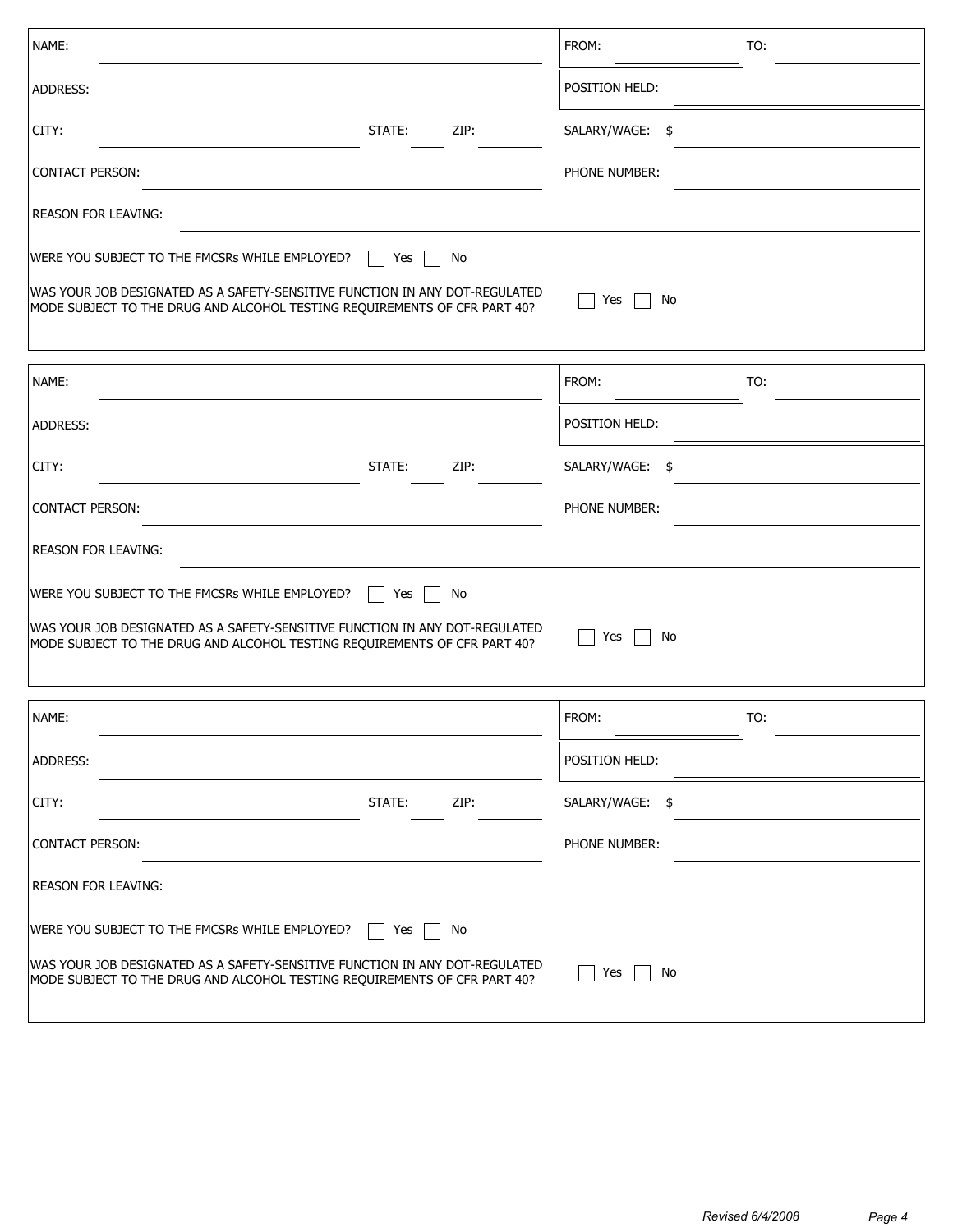# **DRIVING RECORD AND LICENSES**

(list currently held license first)

|                                                                                                                                                                                     | <b>STATE</b>             | LICENSE NO. | <b>TYPE</b> | <b>EXPIRATION DATE</b> |  |  |  |  |  |
|-------------------------------------------------------------------------------------------------------------------------------------------------------------------------------------|--------------------------|-------------|-------------|------------------------|--|--|--|--|--|
| <b>DRIVER</b>                                                                                                                                                                       |                          |             |             |                        |  |  |  |  |  |
| <b>LICENSES</b>                                                                                                                                                                     | $\overline{\phantom{0}}$ |             |             |                        |  |  |  |  |  |
|                                                                                                                                                                                     | $\overline{\phantom{0}}$ |             |             |                        |  |  |  |  |  |
| A. Have you ever been denied a a license, permit or privilege to operate a motor vehicle?<br>Yes<br>B. Has any license, permit, or privilege ever been suspended or revoked?<br>Yes |                          | No          |             |                        |  |  |  |  |  |
| No                                                                                                                                                                                  |                          |             |             |                        |  |  |  |  |  |

If the answer to either A. or B. is YES, GIVE DETAILS:

### **Traffic Convictions** and forfeitures for the past 3 years (other than parking violations). If none, write NONE.

| LOCATION | DATE | CHARGE | PENALTY |
|----------|------|--------|---------|
|          |      |        |         |
|          |      |        |         |
|          |      |        |         |

#### **Accident Record** for past 3 years or more (attach more sheets if necessary). If none, write NONE.

|                       | <b>DATES</b> | NATURE OF ACCIDENT<br>(HEAD-ON, REAR-END, UPSET, ETC) | <b>FATALITIES</b> | <b>INJURIES</b> | <b>HAZARDOUS</b><br><b>MATERIALS</b> |
|-----------------------|--------------|-------------------------------------------------------|-------------------|-----------------|--------------------------------------|
| <b>MOST RECENT</b>    |              |                                                       |                   |                 |                                      |
| NEXT PREVIOUS         |              |                                                       |                   |                 |                                      |
| NEXT PREVIOUS         |              |                                                       |                   |                 |                                      |
| NEXT PREVIOUS         |              |                                                       |                   |                 |                                      |
| "Driving Experience:" |              |                                                       |                   |                 |                                      |

|                                                     | <b>CLASS OF EQUIPMENT</b> | <b>FROM</b> | T <sub>O</sub> | <b>APPROXIMATE</b><br><b>NUMBER OF</b><br><b>MILES</b> | INDICATE TYPE OF EQUIPMENT<br>(van, tank, flat, dump, refer, other) |
|-----------------------------------------------------|---------------------------|-------------|----------------|--------------------------------------------------------|---------------------------------------------------------------------|
| STRAIGHT TRUCK                                      | Yes<br>No                 |             |                |                                                        |                                                                     |
| <b>TRACTOR AND SEMI-TRAILOR</b>                     | Yes<br>No                 |             |                |                                                        |                                                                     |
| <b>TRACTOR AND TWO TRAILORS</b>                     | Yes<br>No                 |             |                |                                                        |                                                                     |
| <b>TRACTOR - THREE TRAILORS</b>                     | Yes<br>No                 |             |                |                                                        |                                                                     |
| MOTORCOACH - SCHOOL BUS<br>(more than 8 passengers) | Yes<br>No                 |             |                |                                                        |                                                                     |
| <b>MOTORCOACH</b><br>(more than 15 passengers)      | No<br>Yes                 |             |                |                                                        |                                                                     |
|                                                     |                           |             |                |                                                        |                                                                     |

List States operated in for the past five years.

List any special courses that will help you as a driver

List any safe driving awards you hold, and from whom.

|  | List any trucking transportation or other experience that   |  |  |  |
|--|-------------------------------------------------------------|--|--|--|
|  | will help in your work for Coleman Industrial Construction. |  |  |  |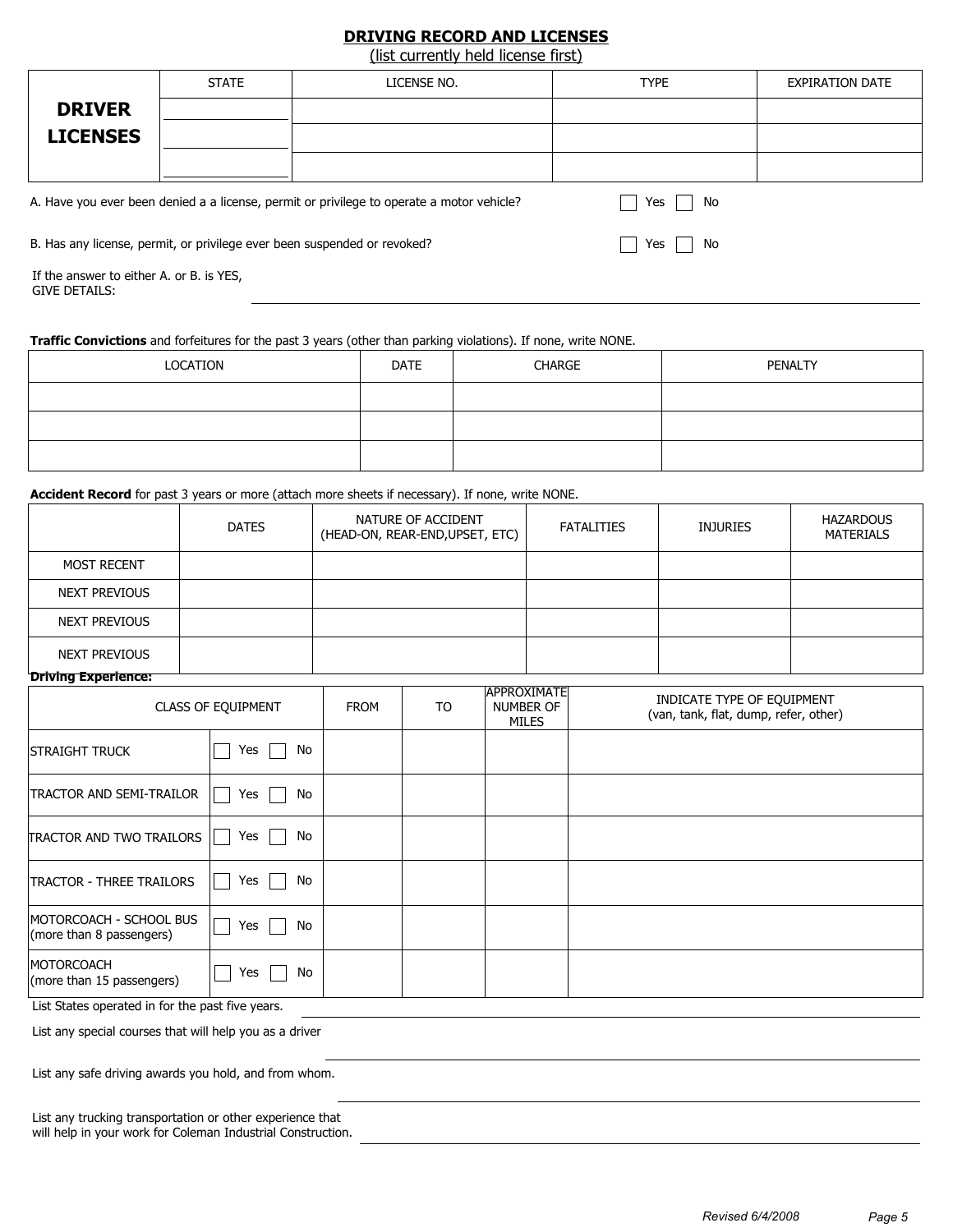## **EDUCATION**

|                           | Graduated? | Year | Name and Location of School / College/<br>Program | Degree Earned<br>Program/Major/Emphasis of Study |
|---------------------------|------------|------|---------------------------------------------------|--------------------------------------------------|
| High School               | No<br>Yes  |      |                                                   |                                                  |
| College                   | No<br>Yes  |      |                                                   |                                                  |
| Vocational / Trade School | No<br>Yes  |      |                                                   |                                                  |

If you attended a program but did not graduate, indicate how many years, credits earned, etc, and at what institution and field of study/major/program.

List any special training or classes you have attend or skills you possess.

## **MEDICAL HISTORY**

|                                                                                                 | Alcoholism             |                  | Wear Glasses or<br>Contacts? | High Blood Pressure |  |
|-------------------------------------------------------------------------------------------------|------------------------|------------------|------------------------------|---------------------|--|
| Indicate if you have ever received treatment<br>for any of the following:                       | <b>Back Injuries</b>   |                  | Epilepsy                     | Hernia              |  |
|                                                                                                 | <b>Diabetes</b>        |                  | Hearing Loss                 | Surgeries           |  |
|                                                                                                 | <b>Dizziness</b>       |                  | <b>Heart Condition</b>       | Drug Use            |  |
| Please explain any<br>of the above<br>checked conditions:                                       |                        |                  |                              |                     |  |
| Have you ever received Workman's<br>Yes<br><b>Compensation Benefits?</b>                        | If YES, explain.<br>No |                  |                              |                     |  |
| Do you have any physical limitations which<br>precludes you from doing certain kinds of work?   | No<br>Yes              | If YES, explain: |                              |                     |  |
| List any<br>prescription<br>medications you<br>are taking, their<br>dosage, and<br>purpose.     |                        |                  |                              |                     |  |
| Name, address,<br>and phone<br>number of family<br>physician                                    |                        |                  |                              |                     |  |
| Is there any reason you<br>might be unable to perform<br>the job for which you are<br>applying? |                        |                  |                              |                     |  |